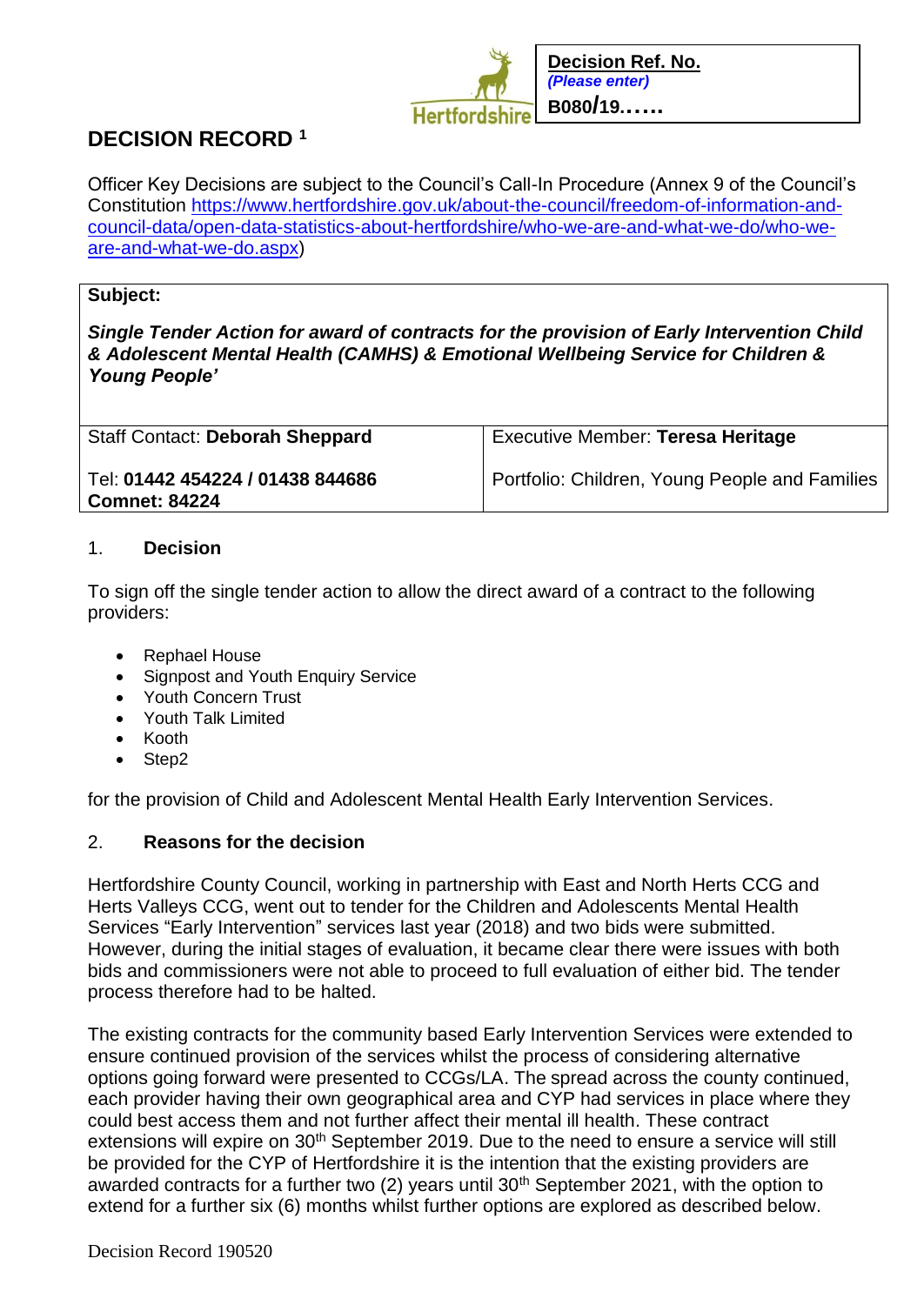There is a recognition that our current CAMHS offer has some systemic issues that we need to address such as:

- **There is lots of good provision in Hertfordshire, but it is not co-ordinated and can be difficult to navigate for CYP and their parent/Carers.**
- **CYP can and do bounce between services.**
- **There is a need for more capacity.**

Providers across the system have been reporting and experiencing the impact of these systemic problems within services, this is contributing to extended wait times and more CYP with escalating issues and consequently needing a specialist intervention. This is creating pressure on existing providers and Children and Young People have to travel further to be able to access services which could cause their mental health issues to be exacerbated. Commissioners and Partners are currently reviewing options in terms of the Early Intervention Services going forward and are hopeful that we can move towards and Integrated Care System in which providers work together and are accountable for a system rather than just their own service. However, whilst work to achieve this is ongoing it is vital that we support the market, reduce commercial sensitivity and not de-stabilise existing providers, the system and CYP who are receiving services.

The Integrated Health and Care Commissioning Team have consulted with Hertfordshire County Councils Legal service who have provided the below in relation to the approval of this Single Tender Action:

#### *"Legal Services has confirmed that the proposed direct award of the contracts is compatible with the Public Contracts Regulations 2015. In particular, the Council may rely on the exemptions provided in Regulation 12 and/or Regulation 32."*

# 3. **Alternative options considered and rejected <sup>2</sup>**

A tender process was under taken in 2018 however this was not successful, and we were unable to award the contracts. The incumbent provider's contracts were extended whilst we considered our options. The decision to not go out to tender again was made due to the poor response previously and the current CAMHS system redesign.

The loss of service to CYP and their family/Carers, if we were unable to directly award would be considerable and could result in pressure on an already strained statutory social and health care services. The Single Tender Action for this period will allow us time to ensure that the suggested redesign is carefully planned and thought through with appropriate resource to support this.

# 4. **Consultation**

This approach has been agreed at various boards including:

- The Children and Young People's Emotional & Mental Wellbeing Board
- Herts Valleys CCG Commissioning Executive
- East and North Herts CCG Executive Board
- HCC Children's Services Core Board
- (a) Comments of Executive Member